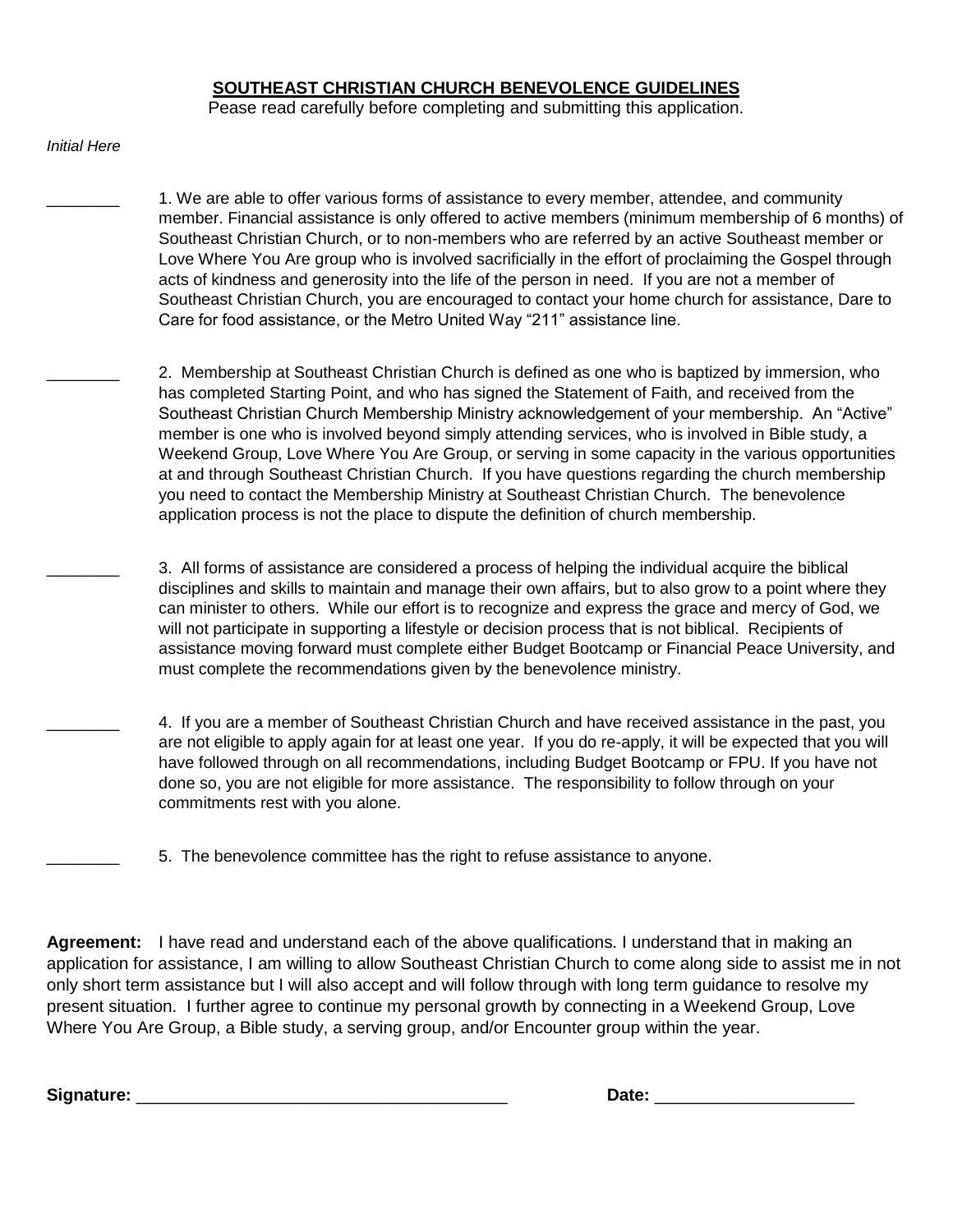

#### **Benevolence Processes Information**

After you meet with one of our Benevolence Mentors, the Benevolence Team meets to discuss and collectively decide what Southeast Christian Church can and should do in response to your request for assistance. We look at the following criteria:

- Is the need a result of poor decisions, an unwillingness to work, unrepentant sin, or simply "life happened"?
- Is the person making the request connected in church community:
	- o In a mentoring relationship?
	- o In a fellowship group (weekend group, community group, Bible study, etc.)?
	- o Serving, either inside or outside the church?
	- o Engaged in prayer and Bible study?
- Is there a plan beyond this need to no longer need assistance?
- Are there others who should be providing assistance? (Weekend Group, family, etc.)
- Are there items in the budget that are out of order? (i.e. cellphones and cable bills paid before rent and utilities.)

There are other considerations, too many to list them all. The Benevolence Team will make recommendations on next steps for the person asking for assistance. They will also decide how much Southeast Christian Church can help. There are one-time and lifetime maximum limits, but we make every effort to be generous when it is appropriate.

In the following days we will call from the Stewardship Ministry office to inform you of the decision. If we are providing assistance, there are a few things you should know:

- We never make a check out to the individual asking for assistance.
- We do not have cash on hand.
- We are only able to assist with certain things (i.e. rent/mortgage, utilities, etc.)
- Once the decision is made, we submit a check request. It will take 7-10 business days for a check to be produced and mailed out once we have met with you. Holidays on the calendar may delay this further. We absolutely cannot speed up this process.
- That said, we likely will not be able to stop your pending shut-off, eviction, etc. We also cannot reimburse someone who pays your bill. We also are unable to negotiate with your landlord or the utility company on your behalf.

We hope you understand our need to be clear about our processes. Our desire is to do our best to serve those who are in need, and ultimately we desire to connect people to Jesus and to one another. We trust in Philippians 4:19 *And my God will supply every need of yours according to his riches in glory in Christ Jesus.* This is our prayer for you.

I have read and understand the Benevolence Processes Information form:

**Member Signature: \_\_\_\_\_\_\_\_\_\_\_\_\_\_\_\_\_\_\_\_\_\_\_\_\_\_\_\_\_\_\_\_\_\_\_\_\_\_\_\_\_\_\_\_\_\_\_\_\_\_\_\_\_\_\_\_\_\_\_\_\_\_\_\_**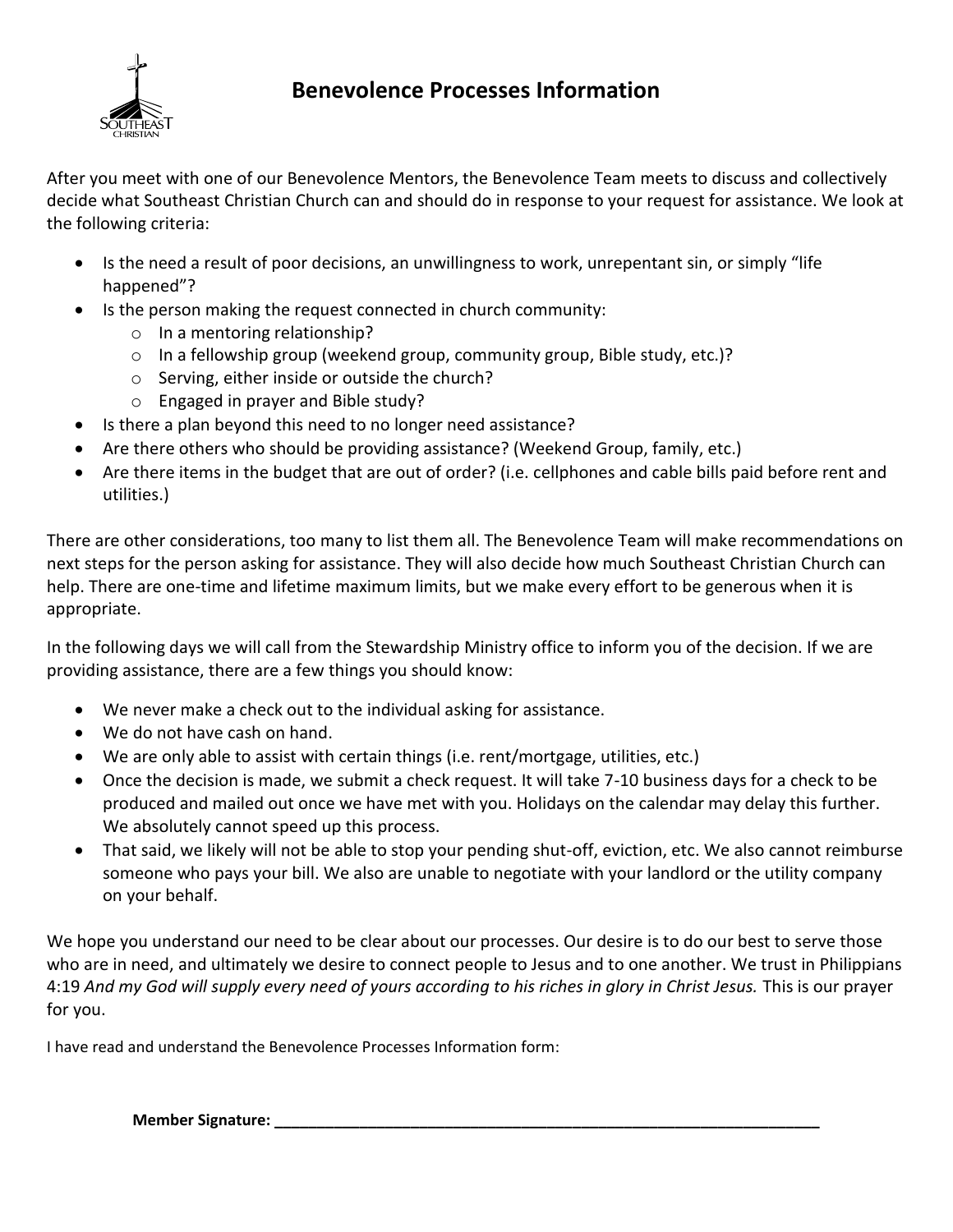

## **Benevolence Assistance Request Form**

|                                                                                                                                                                                                                                                                                     |                              |                                                                                  |            | Date / /                                                                                                       |
|-------------------------------------------------------------------------------------------------------------------------------------------------------------------------------------------------------------------------------------------------------------------------------------|------------------------------|----------------------------------------------------------------------------------|------------|----------------------------------------------------------------------------------------------------------------|
|                                                                                                                                                                                                                                                                                     | <b>Personal Information:</b> |                                                                                  |            |                                                                                                                |
|                                                                                                                                                                                                                                                                                     |                              |                                                                                  |            | Name (Last): ________________________________(First): _________________________(Maiden): ____________________  |
|                                                                                                                                                                                                                                                                                     |                              |                                                                                  |            |                                                                                                                |
|                                                                                                                                                                                                                                                                                     |                              |                                                                                  |            |                                                                                                                |
| Email: 2008. 2009. 2010. 2010. 2010. 2010. 2010. 2010. 2010. 2010. 2010. 2010. 2010. 2010. 2010. 2010. 2010. 20                                                                                                                                                                     |                              | Phone (home): ____________________(work):__________________(cell):______________ |            |                                                                                                                |
|                                                                                                                                                                                                                                                                                     |                              |                                                                                  |            |                                                                                                                |
| <b>Spouse's Information:</b>                                                                                                                                                                                                                                                        |                              |                                                                                  |            | Marital Status: □ Single □ Engaged □ Married □ Separated □ Divorced □ Widowed □ Co-Habitating/Living Together  |
|                                                                                                                                                                                                                                                                                     |                              |                                                                                  |            | Name (Last): _____________________________(First): _______________________(Maiden): ________________           |
|                                                                                                                                                                                                                                                                                     |                              |                                                                                  |            |                                                                                                                |
|                                                                                                                                                                                                                                                                                     |                              |                                                                                  |            |                                                                                                                |
|                                                                                                                                                                                                                                                                                     |                              | Phone (home): ____________________(work):__________________(cell):______________ |            |                                                                                                                |
|                                                                                                                                                                                                                                                                                     |                              |                                                                                  |            | Circle One: Male Female Date of Birth: \[\sqrtdgs\rightarrow_/\] ________________ Age: \[\sqrtdgs\rightarrow__ |
| Please list your specific requests:                                                                                                                                                                                                                                                 |                              |                                                                                  |            |                                                                                                                |
| Amount                                                                                                                                                                                                                                                                              |                              | For                                                                              |            | Date Needed                                                                                                    |
|                                                                                                                                                                                                                                                                                     |                              |                                                                                  |            |                                                                                                                |
| What events led to your needing assistance?                                                                                                                                                                                                                                         |                              |                                                                                  |            |                                                                                                                |
| Have you received assistance from us in the past?<br>When/What? Management of the Contract of the Contract of the Contract of the Contract of the Contract of the Contract of the Contract of the Contract of the Contract of the Contract of the Contract of the Contract of the C |                              |                                                                                  | $\Box$ Yes | $\Box$ No                                                                                                      |

## **List all other individuals sharing your household:**

| Name | Age | Date of Birth | Relationship | Monthly Income |
|------|-----|---------------|--------------|----------------|
|      |     |               |              |                |
|      |     |               |              |                |
|      |     |               |              |                |
|      |     |               |              |                |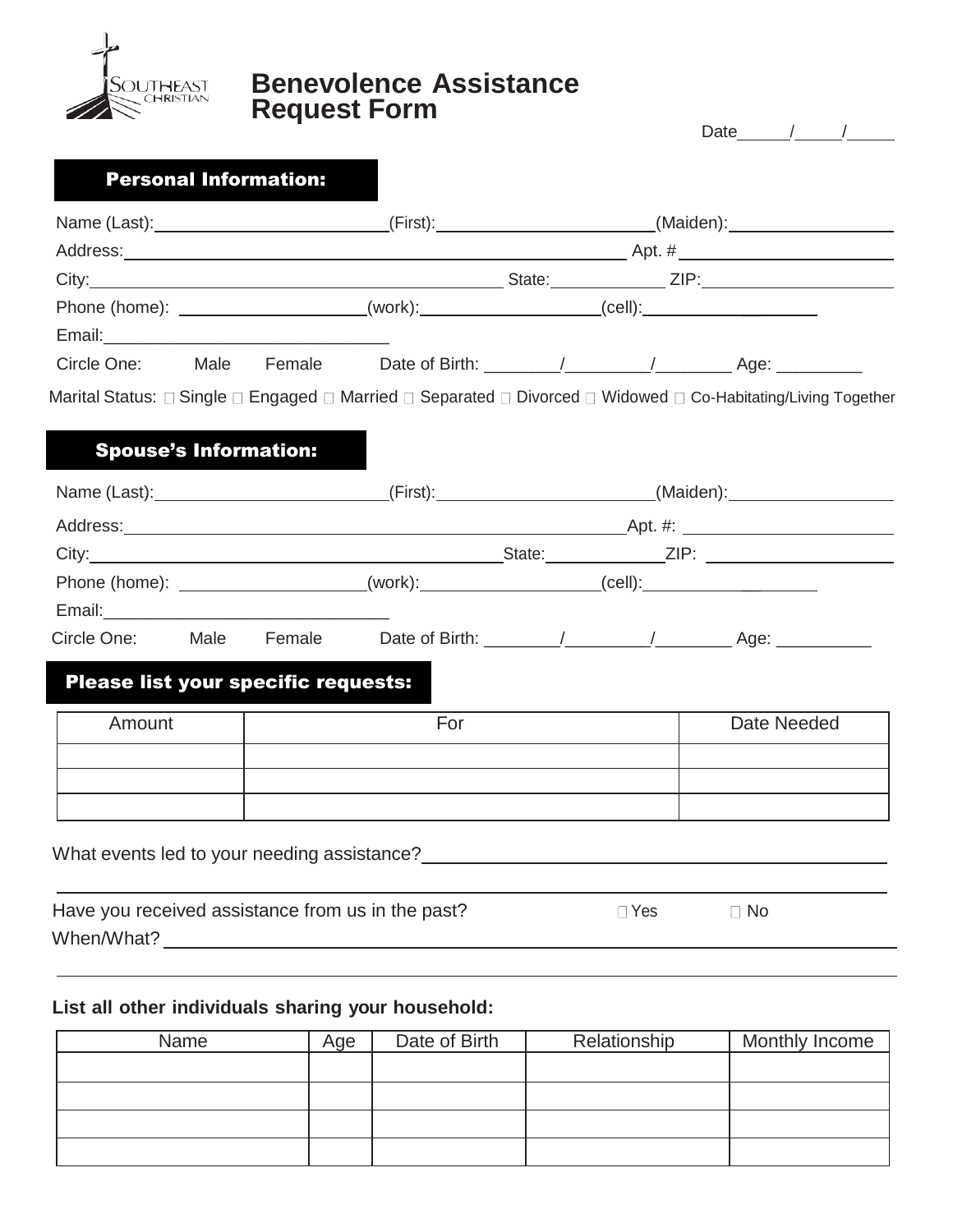# Applicant Employment History

| If you are unemployed, are you currently seeking employment?                                                                                                                                                                         |            |           | $\Box$ Yes | $\Box$ No |
|--------------------------------------------------------------------------------------------------------------------------------------------------------------------------------------------------------------------------------------|------------|-----------|------------|-----------|
| How long have you been unemployed?<br><u> How long have you been unemployed?</u>                                                                                                                                                     |            |           |            |           |
| Reason: 2008 - 2008 - 2008 - 2009 - 2009 - 2009 - 2009 - 2009 - 2009 - 2009 - 2009 - 2009 - 2009 - 2009 - 2009                                                                                                                       |            |           |            |           |
| What steps are you taking to seek active employment?                                                                                                                                                                                 |            |           |            |           |
|                                                                                                                                                                                                                                      |            |           |            |           |
|                                                                                                                                                                                                                                      |            |           |            |           |
| <b>Spouse's Employment History</b>                                                                                                                                                                                                   |            |           |            |           |
|                                                                                                                                                                                                                                      |            |           |            |           |
|                                                                                                                                                                                                                                      |            |           |            |           |
|                                                                                                                                                                                                                                      |            |           |            |           |
|                                                                                                                                                                                                                                      |            |           |            |           |
|                                                                                                                                                                                                                                      |            |           |            |           |
|                                                                                                                                                                                                                                      |            |           |            |           |
| <b>Housing</b>                                                                                                                                                                                                                       |            |           |            |           |
| Own/Purchasing <b>E</b> Renting How long have you been at your present address?                                                                                                                                                      |            |           |            |           |
| Address: <u>www.community.com and the contract of the contract of the contract of the contract of the contract of the contract of the contract of the contract of the contract of the contract of the contract of the contract o</u> |            |           |            |           |
|                                                                                                                                                                                                                                      |            |           |            |           |
| Previous address, landlord's name, and phone number: ___________________________                                                                                                                                                     |            |           |            |           |
| How long were you there and why did you move?___________________________________                                                                                                                                                     |            |           |            |           |
| Do you have access to a car?                                                                                                                                                                                                         | $\Box$ Yes | $\Box$ No |            |           |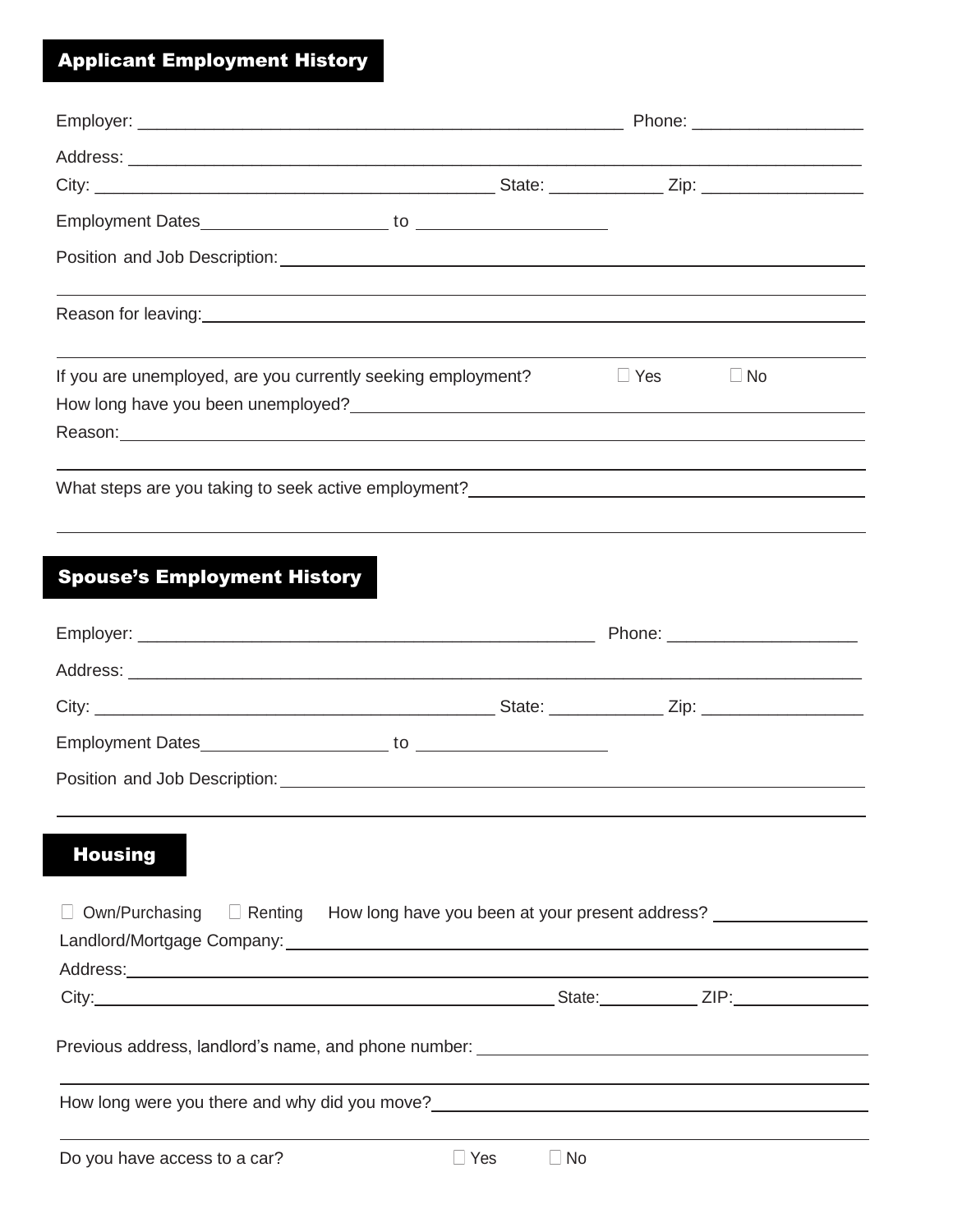## **Monthly Income:**

| Job #1 (take home pay) | \$ |
|------------------------|----|
| Job #2                 | \$ |
| Spouse's Job #1        | \$ |
| Spouse's Job #2        | \$ |
| KTAP                   | \$ |
| <b>Child Support</b>   | \$ |
| Retirement             | \$ |
| <b>Social Security</b> | \$ |
| <b>SSI/Disability</b>  | \$ |
| <b>Food Stamps</b>     | \$ |
| Other:                 | \$ |
|                        | \$ |
|                        | \$ |
|                        |    |
| How often paid?        |    |



## **Monthly Expenses: Balance:**

| <b>Tithes/Contributions</b>    | \$       |  |
|--------------------------------|----------|--|
| Rent                           | \$       |  |
| Mortgage                       | \$<br>\$ |  |
| Car payment(s)                 | \$<br>\$ |  |
| Auto Insurance                 | \$       |  |
| Auto (gas & oil)               | \$       |  |
| Electric/Gas                   | \$       |  |
| Water                          | \$       |  |
| Food                           | \$       |  |
| Phone                          | \$       |  |
| Cable TV                       | \$       |  |
| Day Care                       | \$       |  |
| <b>Child Support</b>           | \$       |  |
| Furniture/Appliances           | \$<br>\$ |  |
| <b>Credit Cards</b>            | \$<br>\$ |  |
| <b>School Loans</b>            | \$<br>\$ |  |
| <b>Bank Loans</b>              | \$<br>\$ |  |
| Other                          | \$<br>\$ |  |
| Finance Co. Loans              | \$<br>\$ |  |
| <b>Total Monthly Expenses:</b> | \$<br>\$ |  |